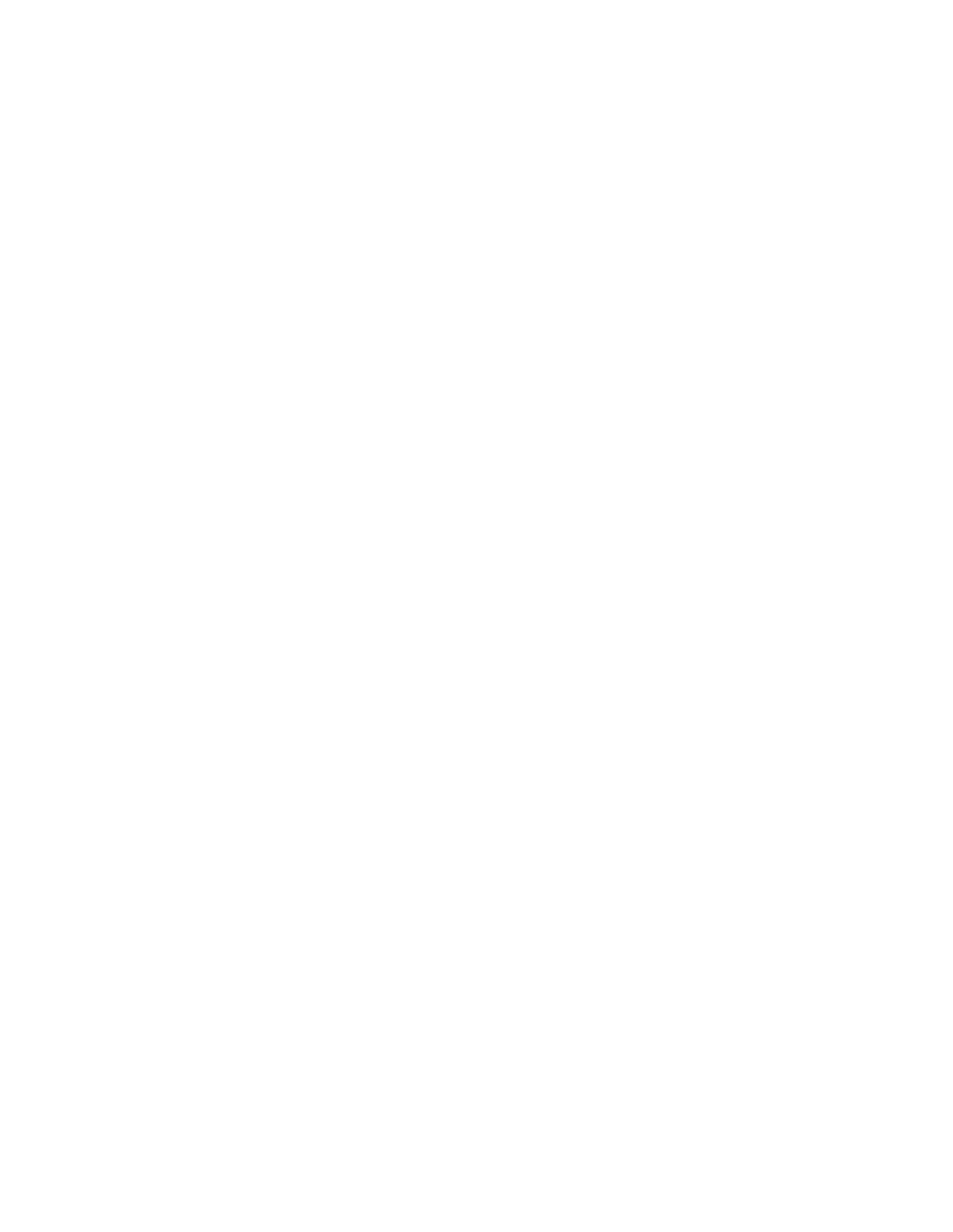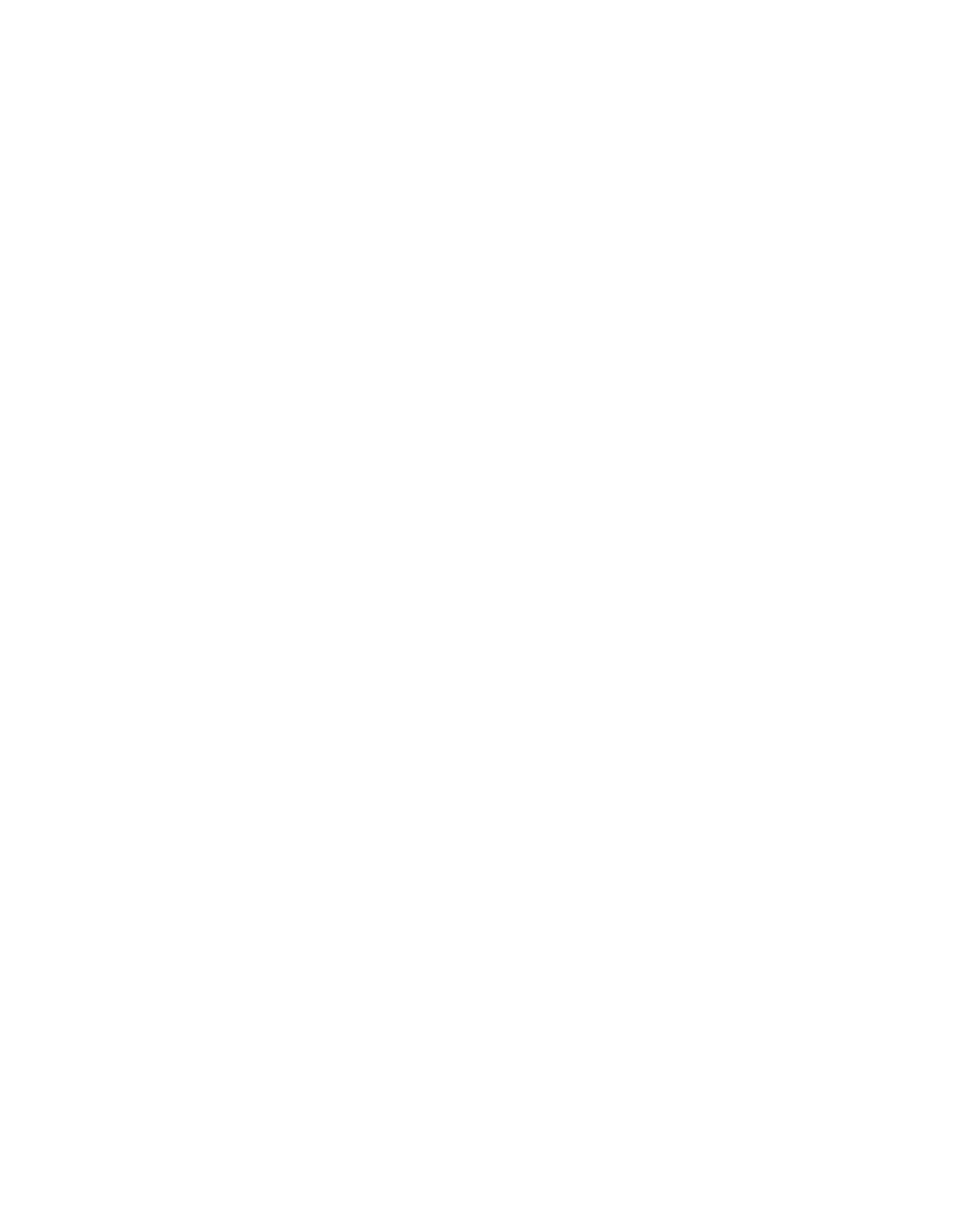# **CONTENTS**

#### **Acknowledgements vi**

### **Part 1 Introduction 1-1 1.1 Preface............................................................................1-1 1.2 Town History ..................................................................1-1**

# **INTRODUCTION**

#### **Part 2 Land Use and Development 2-1**

| Goal LU 2.1.2 SUP Property Revitalization2-3    |
|-------------------------------------------------|
| Goal LU 2.1.3 Community Form/Design  2-4        |
|                                                 |
| Goal DA 2.2.1 Development Area Policy  2-5      |
|                                                 |
| Goal DA 2.2.3 Infrastructure and Development2-7 |
|                                                 |
|                                                 |
|                                                 |

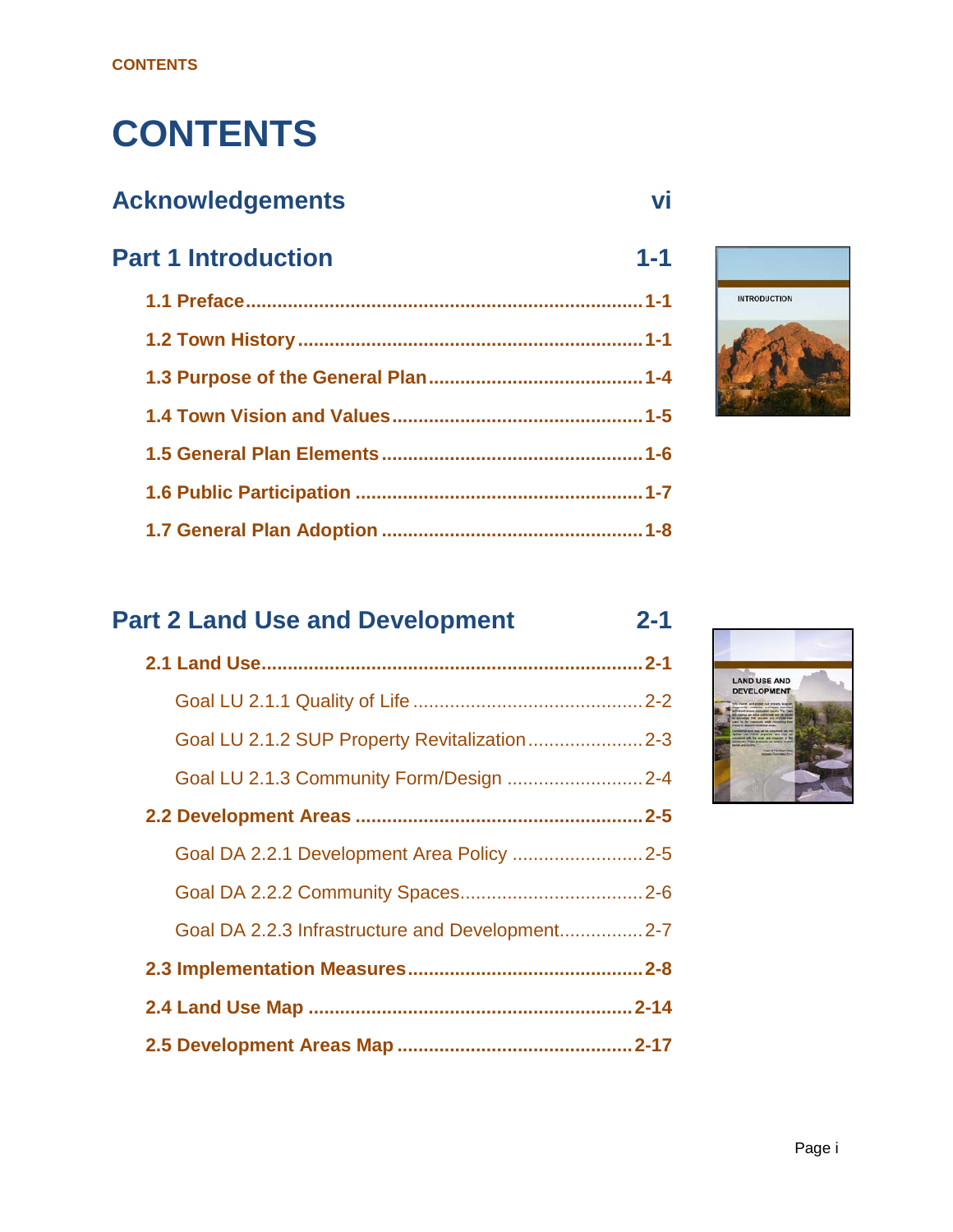

#### **Part 3 Community Character and Housing 3-1**

| Goal CC&H 3.1.1 Residential Character 3-1    |  |
|----------------------------------------------|--|
| Goal CC&H 3.1.2 Town Gathering Locations 3-2 |  |
| Goal CC&H 3.1.3 Town of Distinctive and      |  |
| Goal CC&H 3.1.4 Community Scenic Design  3-4 |  |
|                                              |  |
| Goal CC&H 3.2.1 Housing Types & Supply  3-5  |  |

**3.3 Implementation Measures............................................. 3-5**

# **Part 4 Mobility 4-1**

| Goal M 4.1.1 Motorized Circulation System  4-1     |
|----------------------------------------------------|
|                                                    |
|                                                    |
| Goal M 4.2.1 Non-Motorized Circulation System  4-3 |
| Goal M 4.2.2 Integrated Pedestrian System  4-4     |
| Goal M 4.2.3 Integrated Bicycle System  4-4        |
|                                                    |
| Goal M 4.3.1 Regional Transit Services 4-5         |
|                                                    |
|                                                    |
|                                                    |
|                                                    |
|                                                    |
|                                                    |

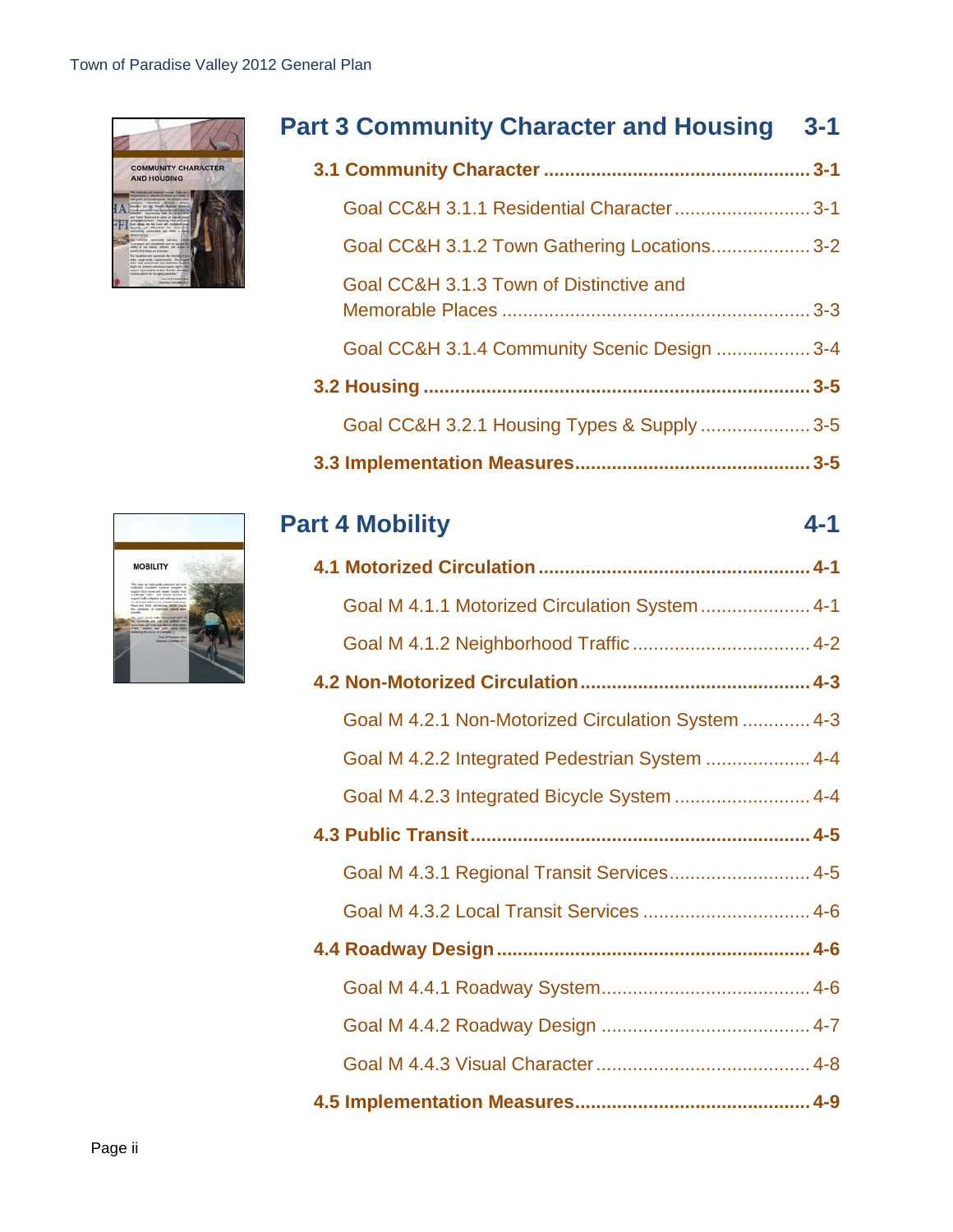#### **CONTENTS**

#### **Part 5 Open Space and Recreation 5-1**

| Goal R 5.2.1 Recreational Opportunities5-4 |  |
|--------------------------------------------|--|
|                                            |  |



#### **Part 6 Environmental Planning and Water Resources 6-1**

| Goal EP 6.1.3 Visual Resource Preservation 6-2 |  |
|------------------------------------------------|--|
|                                                |  |
|                                                |  |

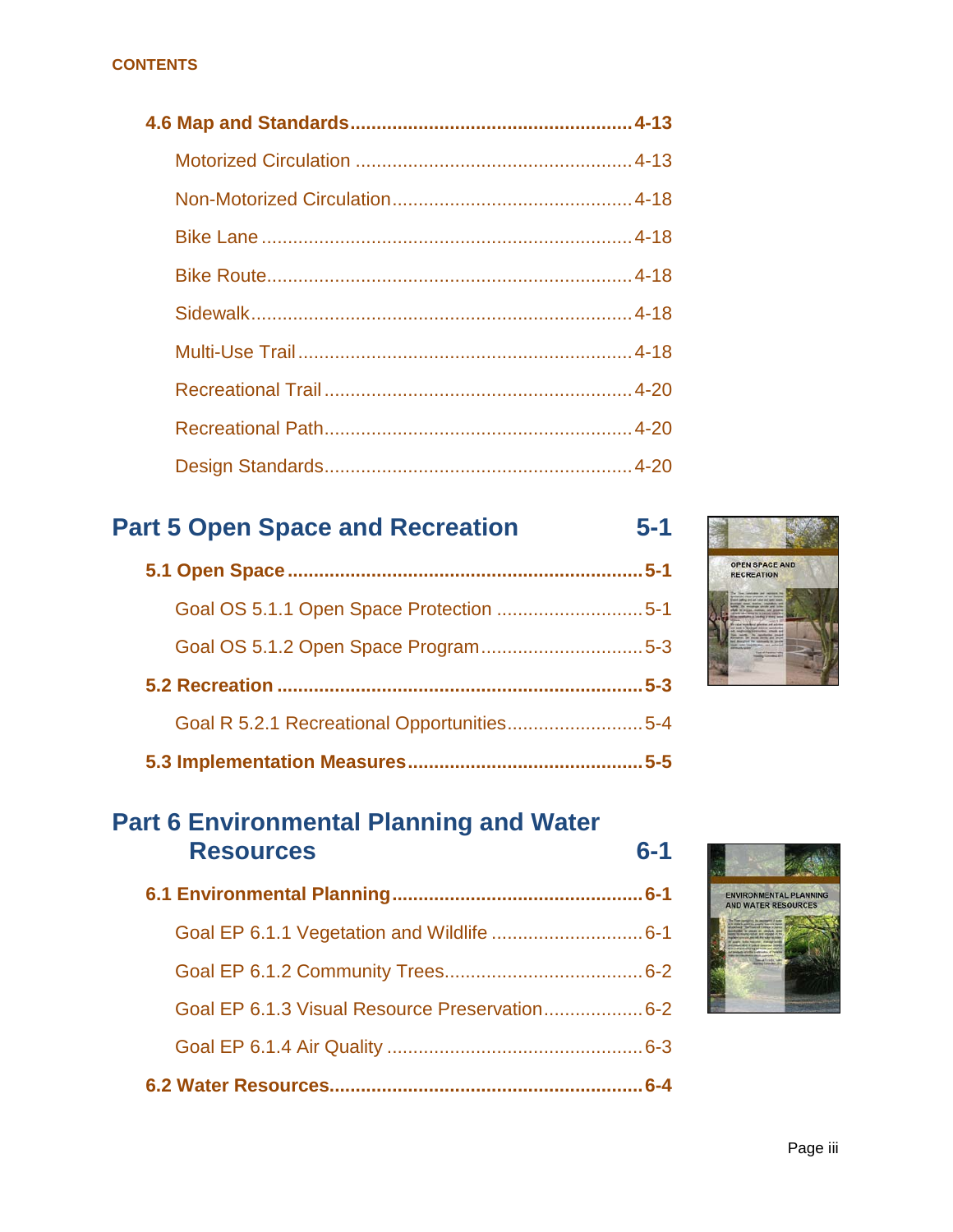| Goal WR 6.2.3 Flood Control/Drainage 6-5 |  |
|------------------------------------------|--|
|                                          |  |
|                                          |  |



#### **Part 7 Sustainability 7-1**

| Goal S 7.1.1 Community Education and Involvement 7-1 |  |
|------------------------------------------------------|--|
|                                                      |  |
|                                                      |  |
| Goal S 7.2.2 Non-Residential Buildings  7-2          |  |
|                                                      |  |
|                                                      |  |
|                                                      |  |
|                                                      |  |
|                                                      |  |
|                                                      |  |



| <b>Part 8 Public Facilities/Services and</b>  |         |
|-----------------------------------------------|---------|
| <b>Cost of Development</b>                    | $8 - 1$ |
|                                               |         |
|                                               |         |
|                                               |         |
| Goal PFS 8.2.1 Crime and Law Enforcement  8-2 |         |
|                                               |         |
| Goal PFS 8.3.1 Fire Protection and Emergency  |         |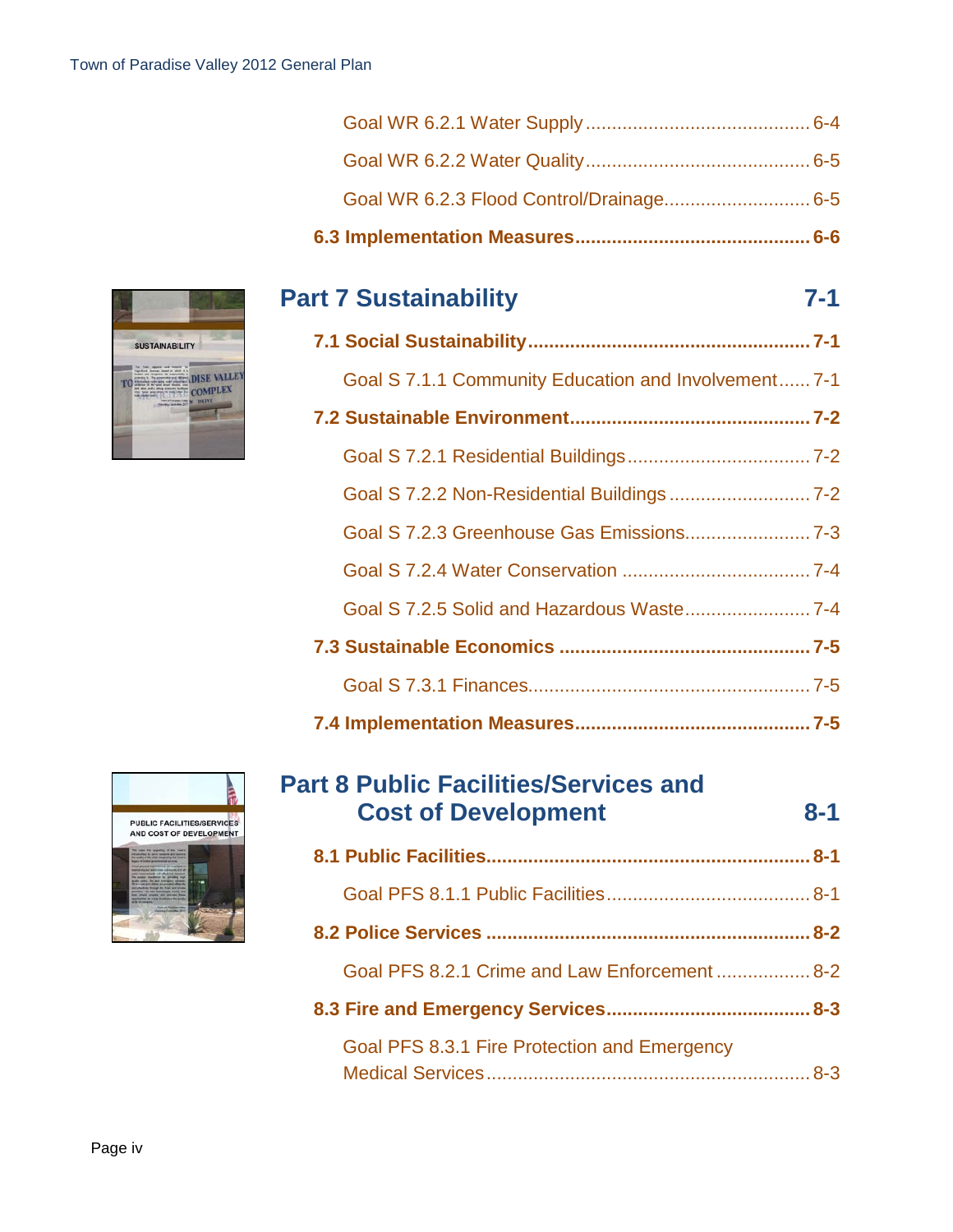#### **CONTENTS**

| Goal PF 8.4.1 Compliance with Health and Safety Codes8-4 |  |
|----------------------------------------------------------|--|
|                                                          |  |
| Goal PF 8.5.1 Other Facilities and Services 8-4          |  |
|                                                          |  |
|                                                          |  |
|                                                          |  |

| $9 - 1$ | <b>Part 9 Implementation</b> | $9 - 1$ |
|---------|------------------------------|---------|
|         |                              |         |
|         |                              |         |
| $9 - 3$ |                              |         |
|         |                              | $9 - 3$ |



#### **Part 10 Glossary 10-1**